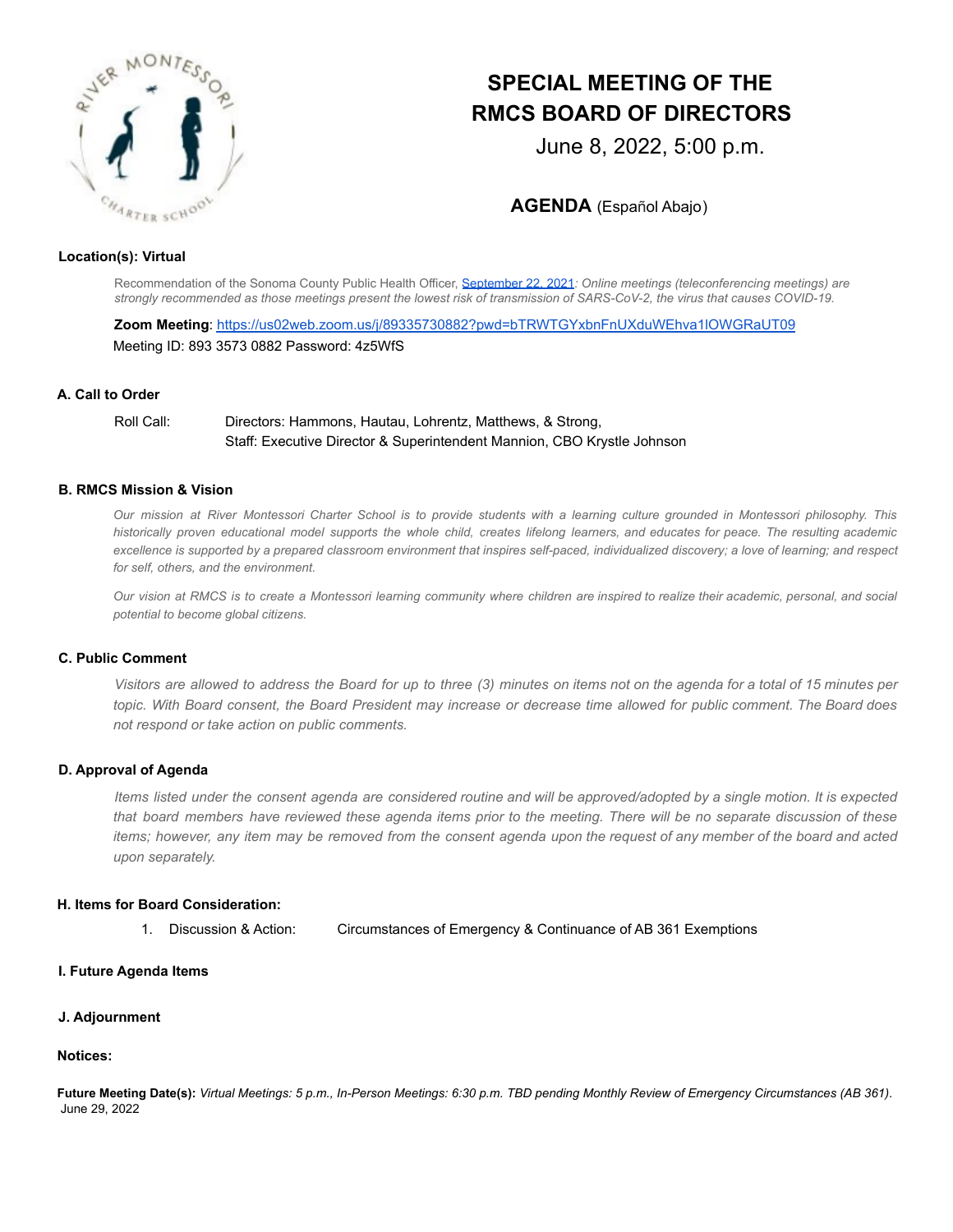An individual who requires disability-related accommodations or modifications, including auxiliary aids and services, in order to participate in the Board meeting should notify the board in writing at least 48 hours prior to the meeting. Board agendas are available on the school website [www.rivermontessoricharter.org](http://www.rivermontessoricharter.org/)

The regular meeting of the Governing Board held in public, will be advertised and recorded in accordance with the Brown Act.

Instructions for Presentations to the Board by Members of the Community

River Montessori Charter School welcomes your participation at the School's Board meetings. The purpose of a public meeting of the Board of Directors ("Board") is to conduct the affairs of the School in public. We hope that you will visit these meetings often and your participation assures us of continuing community interest in our School. To assist you in speaking/participating in our meetings, the following guidelines are provided.

1. Agendas are available to all community members

2. Community members who wish to speak on any agenda items or under the general category of "Public Comment" will be given an opportunity to do so.

3. "Public Comment" is set aside for members of the community to raise issues that are not specifically on the agenda. However, due to public meeting laws (Brown Act), the Board can only listen to your issue, not respond or take action. These presentations are limited to three (3) minutes and total time allotted to non-agenda items will not exceed fifteen (15) minutes. Exceptions to these time limits may be made at the discretion of the Board Chair. The board may give direction to staff to respond to your concerns or you may be offered the option of returning with a citizen requested agenda item.

4. With regard to items that are on the agenda, you may speak for up to (3) minutes when the Board discusses that item. Exceptions to this time may be made at the discretion of the Board Chair.

5. Community members may request in writing that a topic related to school business be considered for placement on a future agenda. Requests should be addressed to the Board Chair. If such an item is placed on the agenda and publicly noticed, the Board can respond, interact, and act upon the item.

#### **Certification of Posting**

| Posted at RMCS, Petaluma, CA: Name & Signature: | <b>Lesly Perez</b> | Date & Time: 6/3/2022, 8:30 a.m. |
|-------------------------------------------------|--------------------|----------------------------------|
| Posted on RMCS Website: Name & Signature        | <b>Lesly Perez</b> | Date & Time: 6/3/2022, 8:30 a.m. |

3880 Cypress Drive, Ste B • Petaluma, CA 94954 • 707.778.6414 • www.rivermontessoricharter.org

River Montesori Charter School is an Equal Opportunity Employer and does not discriminate against any persons (actual or perceived disability, gender, gender identity or expression, nationality, race or ethnicity, religion or any other characteristic that is contained in the definition of hate crimes set forth in Section 422.55 of the Penal Code or association with an individual who has any of the aforementioned characteristics).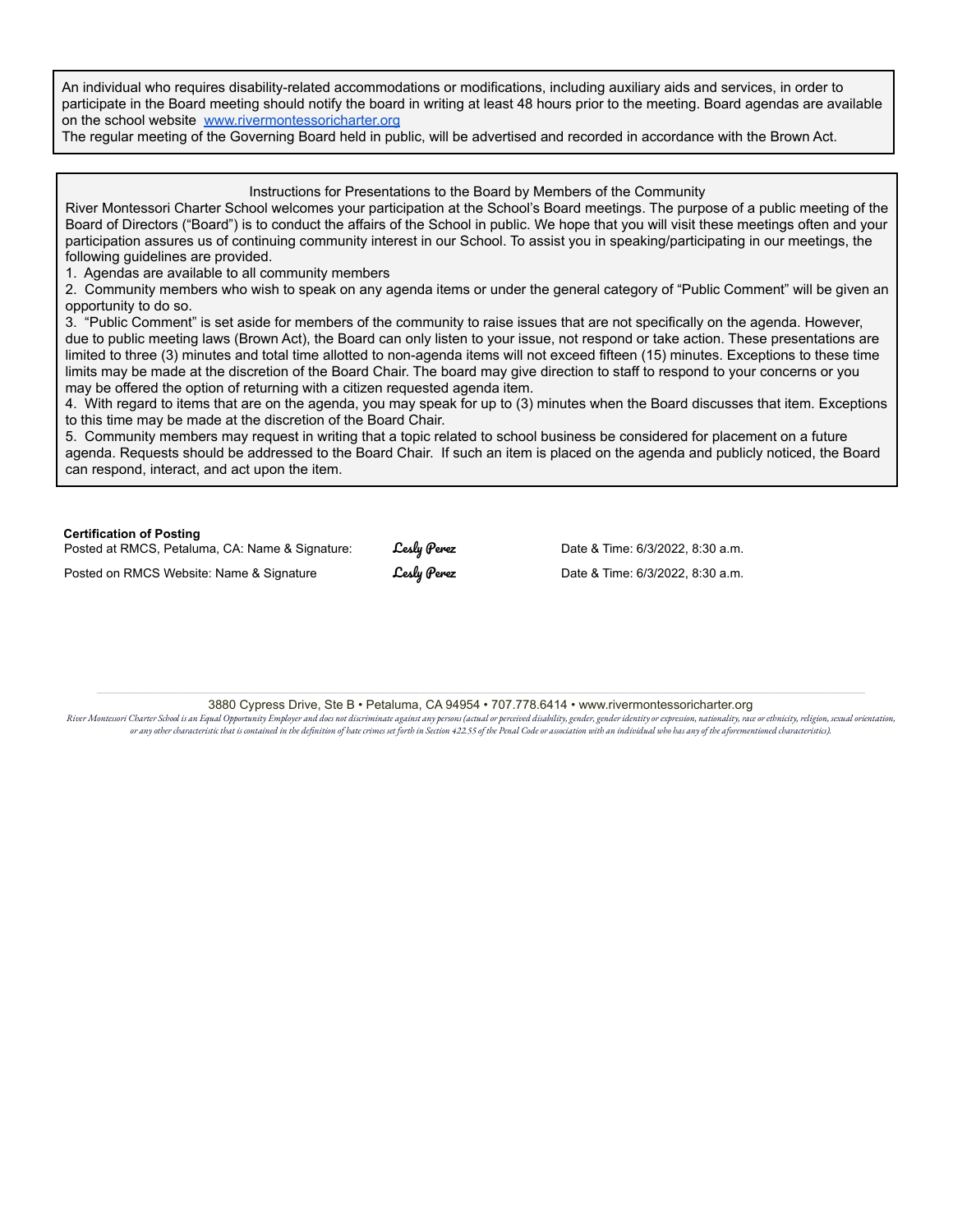

# **REUNIÓN ESPECIAL DEL JUNTA DIRECTIVA DE RMCS**

8 de juniol de 2022, 5:00 p.m.

**AGENDA**

# **Ubicación (es):**

Recomendación del Oficial de Salud Pública del Condado de Sonoma, 22 de [septiembre](https://socoemergency.org/recommendation-of-the-health-officer-public-meetings/) de 2021: Se recomiendan encarecidamente las reuniones en línea (reuniones de teleconferencia) ya que esas reuniones presentan el menor riesgo de transmisión del SARS-CoV-2, el virus que causa el COVID-19.

## Virtual: Reunión de zoom:

https://us02web.zoom.us/j/89335730882?pwd=bTRWTGYxbnFnUXduWEhva1lOWGRaUT09 ID de la reunión: 893 3573 0882 Contraseña: 4z5WfS

# **A. Llamada al orden**

# Pase de lista: Directores: Hammons, Hautau, Liu, Lohrentz, Matthews, & Strong Personal: Directora Ejecutiva y Superintendente Mannion, CBO Kryste Johnson

# **B. Misión y visión de RMCS**

Nuestra misión en River Montessori Charter School es proporcionar a los estudiantes una cultura de aprendizaje basada en la filosofía Montessori. Este modelo educativo históricamente probado apoya a todo el niño, crea aprendices de por vida y educa para la paz. La excelencia académica resultante está respaldada por un entorno de aula preparado que inspira el descubrimiento individualizado a su propio *ritmo; amor por el aprendizaje; y respeto por uno mismo, los demás y el medio ambiente.*

Nuestra visión en RMCS es crear una comunidad de aprendizaje Montessori donde los niños se inspiren para realizar su potencial *académico, personal y social para convertirse en ciudadanos globales.*

# **C. Comentario público**

Los visitantes pueden dirigirse a la Junta por hasta tres (3) minutos en temas que no están en la agenda por un total de 15 minutos por tema. Con el consentimiento de la Junta, el Presidente de la Junta puede aumentar o disminuir el tiempo permitido para comentarios públicos. La *Junta no responde ni toma medidas sobre los comentarios públicos.*

# **D. Aprobación de la agenda**

Los elementos enumerados en la agenda de consentimiento se consideran rutinarios y serán aprobados / adoptados por una sola moción. Se espera que los miembros de la junta hayan revisado estos puntos de la agenda antes de la reunión. No habrá discusión separada de estos artículos; sin embargo, cualquier elemento puede eliminarse de la agenda de consentimiento a solicitud de cualquier miembro de la junta y *actuar por separado.*

# **H. Artículos para consideración de la Junta:**

1. Discusión y Acción: Circunstancias de Emergencia y Continuidad de las Exenciones AB 361

# **I. Elementos de la agenda futura**

## **J. Clausura**

## **Avisos**

# **Fecha (s) de reunión futura:**

Reuniones virtuales: 5 p.m., reuniones en el campus: 6:30 p.m. Por determinar las directivas sanitarias pendientes. 29 de junio de 2022

Una persona que requiera adaptaciones o modificaciones relacionadas con la discapacidad, incluidas las ayudas y servicios auxiliares, para poder participar en la reunión de la Junta debe notificar a la junta por escrito al menos 48 horas antes de la reunión. Las agendas de la junta están disponibles en el sitio web de la escuela